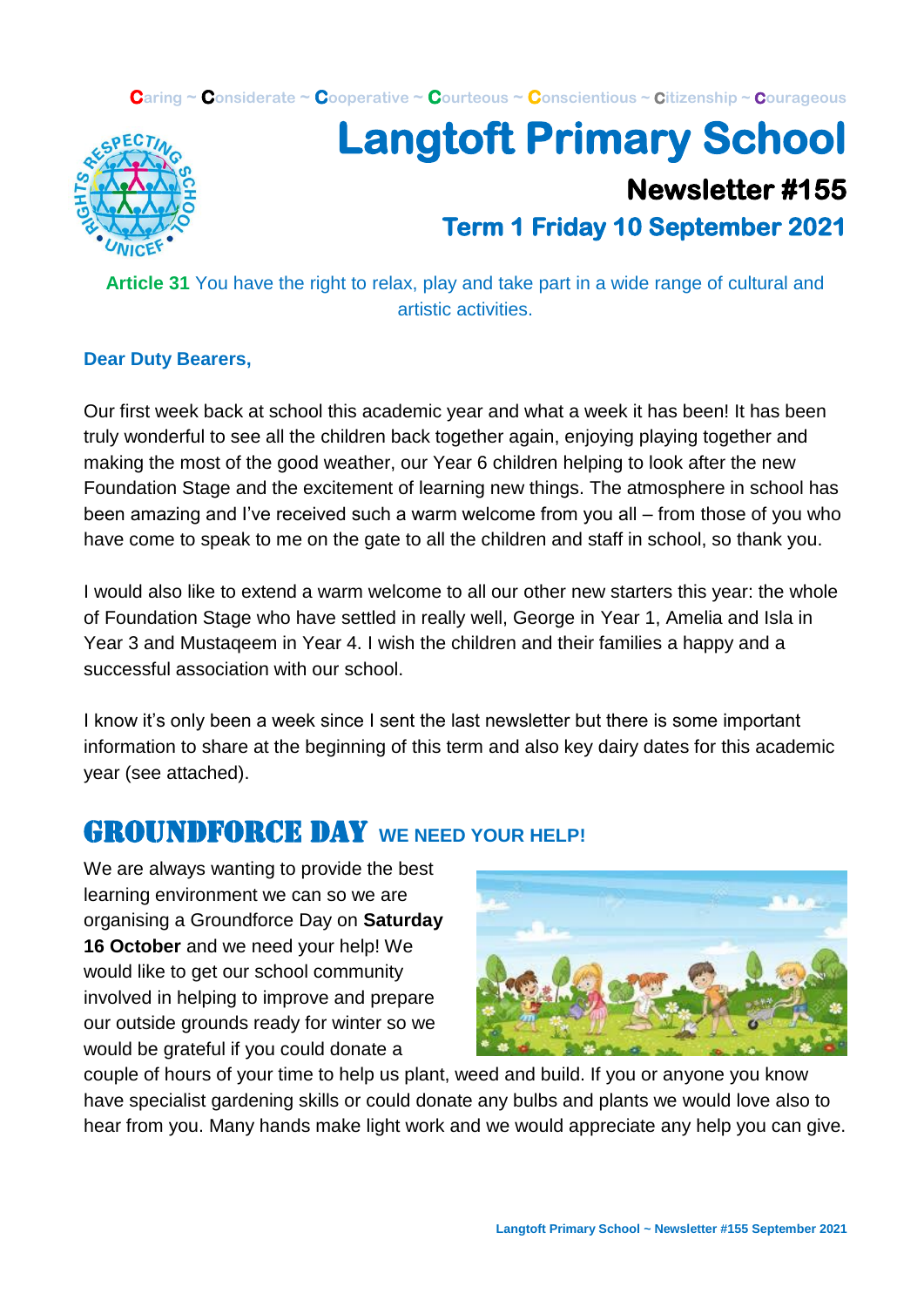# **CLUBS**

We are excited to be able to offer a range of lunchtime and after school clubs again, which will vary each half term to ensure we cater for all children in school.

|           | After school                                                                                                                                                                        |
|-----------|-------------------------------------------------------------------------------------------------------------------------------------------------------------------------------------|
| Monday    | Tennis with Simon Bentley (Y6 only)<br>13 September to 18 October 3:15-4:15pm<br>(form previously sent via ParentMail)                                                              |
| Tuesday   | Cosmic Yoga with Mrs Bytheway (KS1 only)<br>21 September to 19 October 3:10-4pm                                                                                                     |
| Wednesday | Lunchtime Club Mr Nolan (Y3/4 girls -max 10)<br>ICanDance with Hayley (Y1-Y6)<br>3:15-4:15pm (form previously sent via ParentMail)<br>Football with Mr Nolan (Y5/6 max 16 children) |
| Thursday  | Irish Dancing with Mrs Britten (KS2 max 20)<br>23 September to 21 October 3:15-4:15pm                                                                                               |
| Friday    | Kick-Off Soccer<br>3:15-4:15pm (form previously sent via ParentMail)<br>(spaces still available)                                                                                    |

Booking forms will be available on ParentMail next week (dance, Kick-Off Soccer and tennis previously sent). The deadline for requesting a place for yoga, Lunchtime Club, football and Irish dancing is **Wednesday 15 September 9am**.

If your child is attending a sports club after school on their non-PE day they will need to bring kit to get changed into at the end of the day. Children are not permitted to wear football kit to school.

# READING AND SPELLING IN KEY STAGE 1

This week the children in Key Stage 1 (Y1 and Y2) have been given a new Home School Record, two reading books and an exercise book for spelling. Please make sure these are returned to school each day in your child's book bag. Please do not put anything else in the book bag, such as a drink or a snack, as these often damage the books.

The two reading books are:

- 1. a paper, black and white paper copy of the book your children is being taught to read in school at the moment. They will be familiar with the text so if they say it is easy to read – great! We want reading to be a success and not a struggle.
- 2. The second book is a glossy-cover book in colour from the same 'level'. The words are very similar to those inside the black and white book – just arranged differently to make a new story.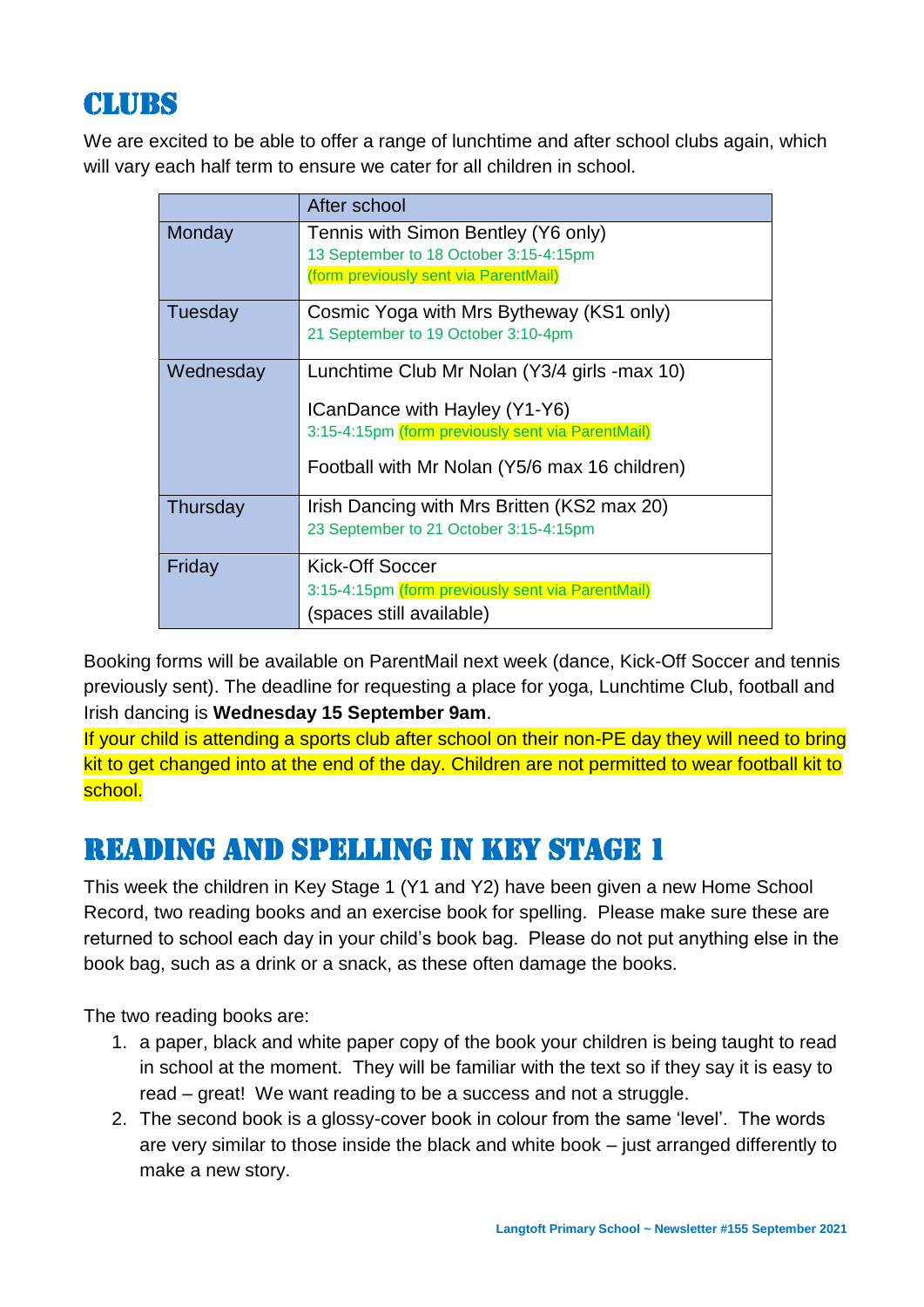The reading books will be changed every Friday. When your child is ready and completed the Read, Write Inc scheme they will move on to Oxford Reading Tree and their books will be changed every Monday and Thursday. Please read every night with your child, just for a few minutes, alternating between the books each night. We all know what practice makes – permanent.

A spelling list will be given every Friday. The children should practice each day, ready for their 'test' on Fridays. There is an 'How It Works' sheet stuck in the front of the spellings exercise book for you.



### **JOB VACANCIES**

We have two vacancies at the moment. A Midday Meals Supervisory Assistant (working hours are 11:50am to 1:15pm weekdays during term time) and a Relief Cleaner. Our website has full details. If you are interested and would like to learn more about either role, please contact the school office. The closing date is Friday 1 October.

### uniform

Thank you for the support you give to our school uniform guidance. We have high expectations and always strive for our children to look smart, including having shirts/T-shirts tucked in.

Our uniform expectations are:

- ❖ Navy blue jumper, cardigan
- ❖ White or navy blue polo shirt or white blouse or shirt (all tucked in)
- ❖ Charcoal grey not black skirt, culottes, pinafore dress, trousers or shorts
- ❖ White or grey socks not trainer liners or sports socks
- ❖ Grey tights (but not on P.E. days)
- ❖ Black shoes
- ❖ Blue gingham dress for Terms 1, 5 and 6 only

#### **P.E. Kit:**

- ❖ Navy blue T-shirt (not polo shirt)
- ❖ Navy blue loose-fit shorts (not tight-fit 'cycling'-style shorts or leggings)
- ❖ Navy blue jogging bottoms

#### **Extra guidance:**

On days when children have PE long hair needs to be tied back and earrings must be removed.